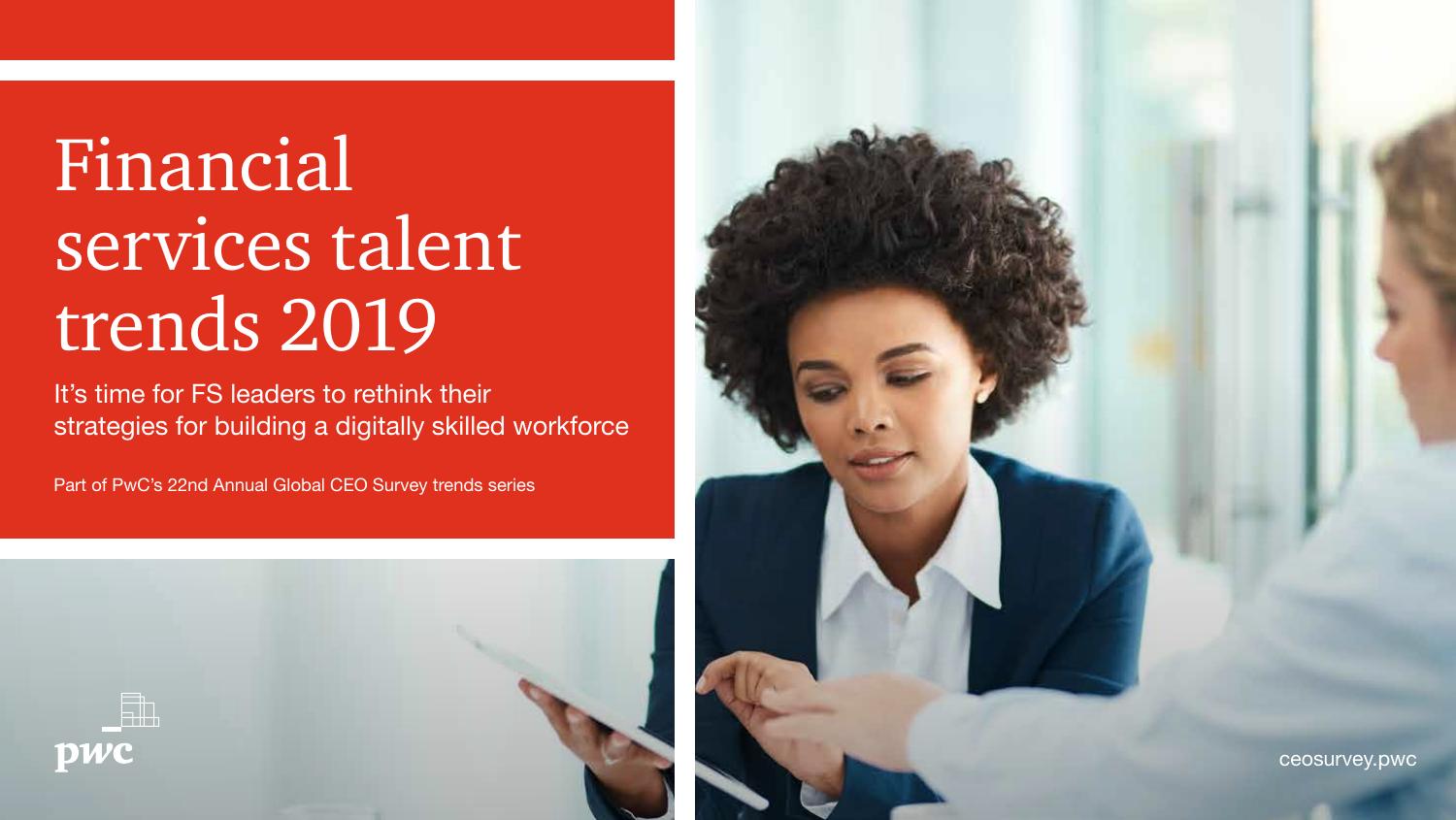

# A new skills challenge

Ten years ago, only approximately 50% of the CEOs of financial services (FS) companies saw skills shortages as a threat to their growth prospects. According to PwC's 22nd Annual Global CEO Survey, it's now 76%. This shortage of key skills is affecting everything an FS organisation does, including staffing, innovation and customer experience (see Exhibit 1).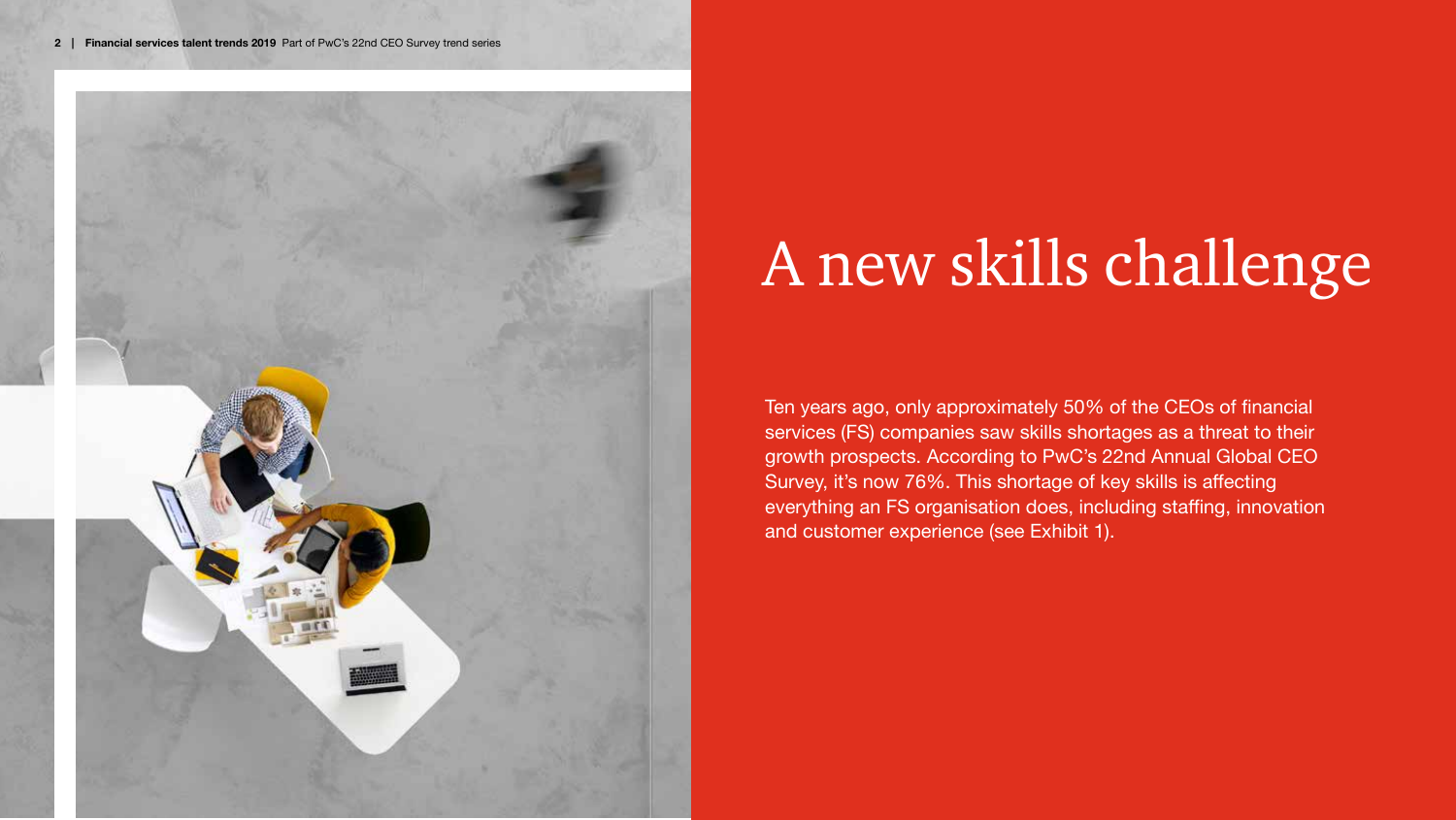### Impact of skills shortages **EXHIBIT 1 QUESTION**

What impact is 'availability of key skills' having on your organisation's growth prospects? (Asked of respondents who reported being 'extremely concerned' about availability of key skills)





Source: PwC, 22nd Annual Global CEO Survey

Base: Financial services CEOs (213); asset and wealth management CEOs (45);banking and capital markets CEOs (83); insurance CEOs (50); global CEOs (473)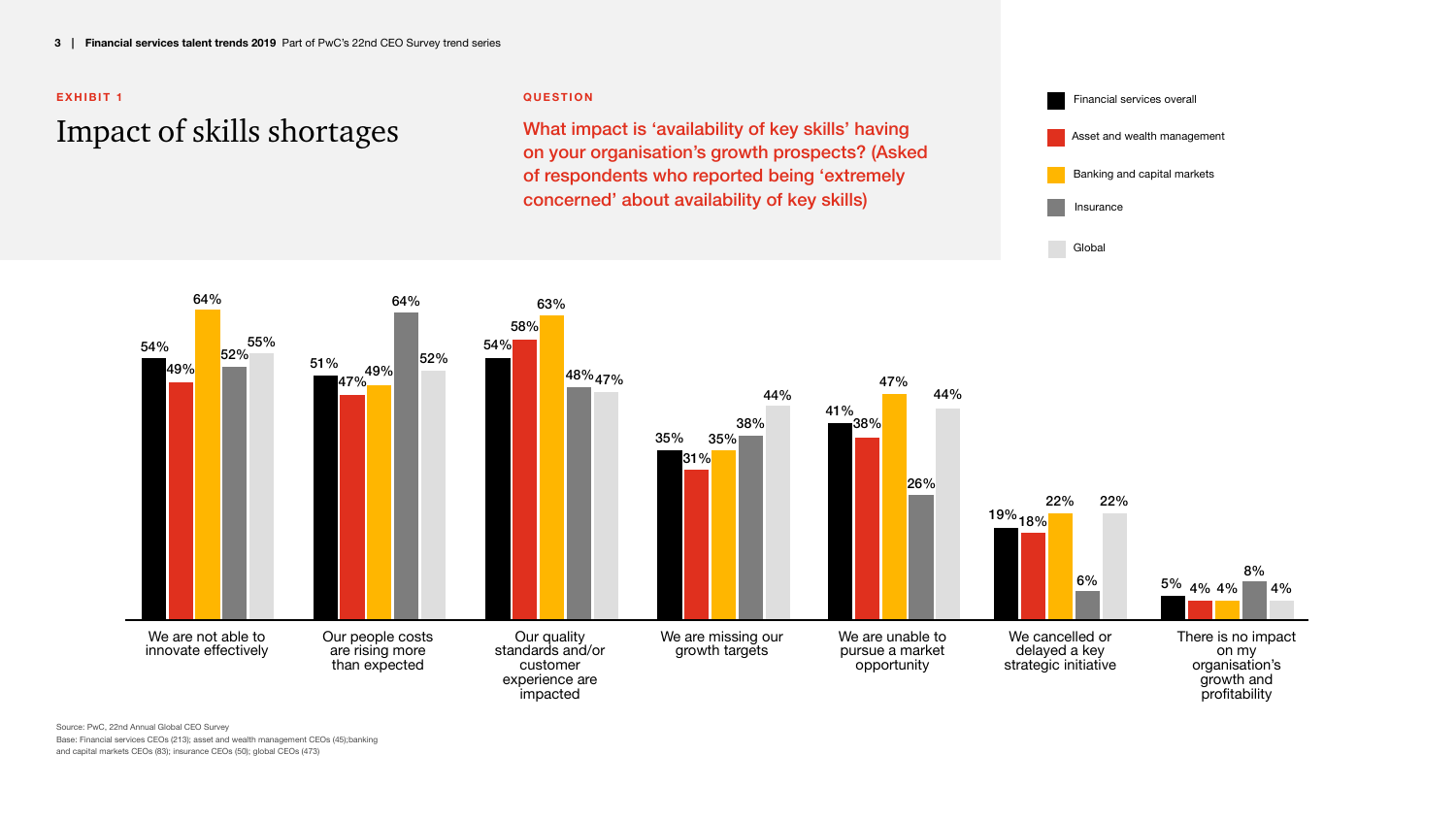So far, industry leaders have generally responded to this challenge with more of the same talent strategy: developing skills from within and attracting employees away from competitors. A few forwardlooking exceptions aside, most FS organisations aren't focussing closely on fresh approaches. For example, they aren't hiring from outside the industry or changing the composition of their workforce (see Exhibit 2).

How sustainable is this continued reliance on traditional talent strategies? Although financial reward was once a big attraction in recruiting FS professionals, today's diminished returns make it difficult to sustain an employee value proposition built solely around pay. The challenges are compounded by a mismatch between the supply of talent (higher in slow-growth mature markets) and demand for talent (with rapidly expanding markets in Asia and the Middle East).

More than a decade after the financial crisis, FS businesses also are still wrestling with their identity. Banks have a strong and compelling value proposition: they can help businesses grow and enable customers to meet cherished aspirations, such as owning their own home. Yet despite concerted efforts to rebuild the image of the industry over the past ten years, this positive purpose may be ignored externally, and it may be blurred internally as well.

#### **EXHIBIT 2 QUESTION**

### Priorities for closing the skills gap

Which of these is the most important to close a potential skills gap in your organisation?



Base: All respondents: financial services (654); asset and wealth management (164); banking and capital markets (235); insurance (140); global (1,378)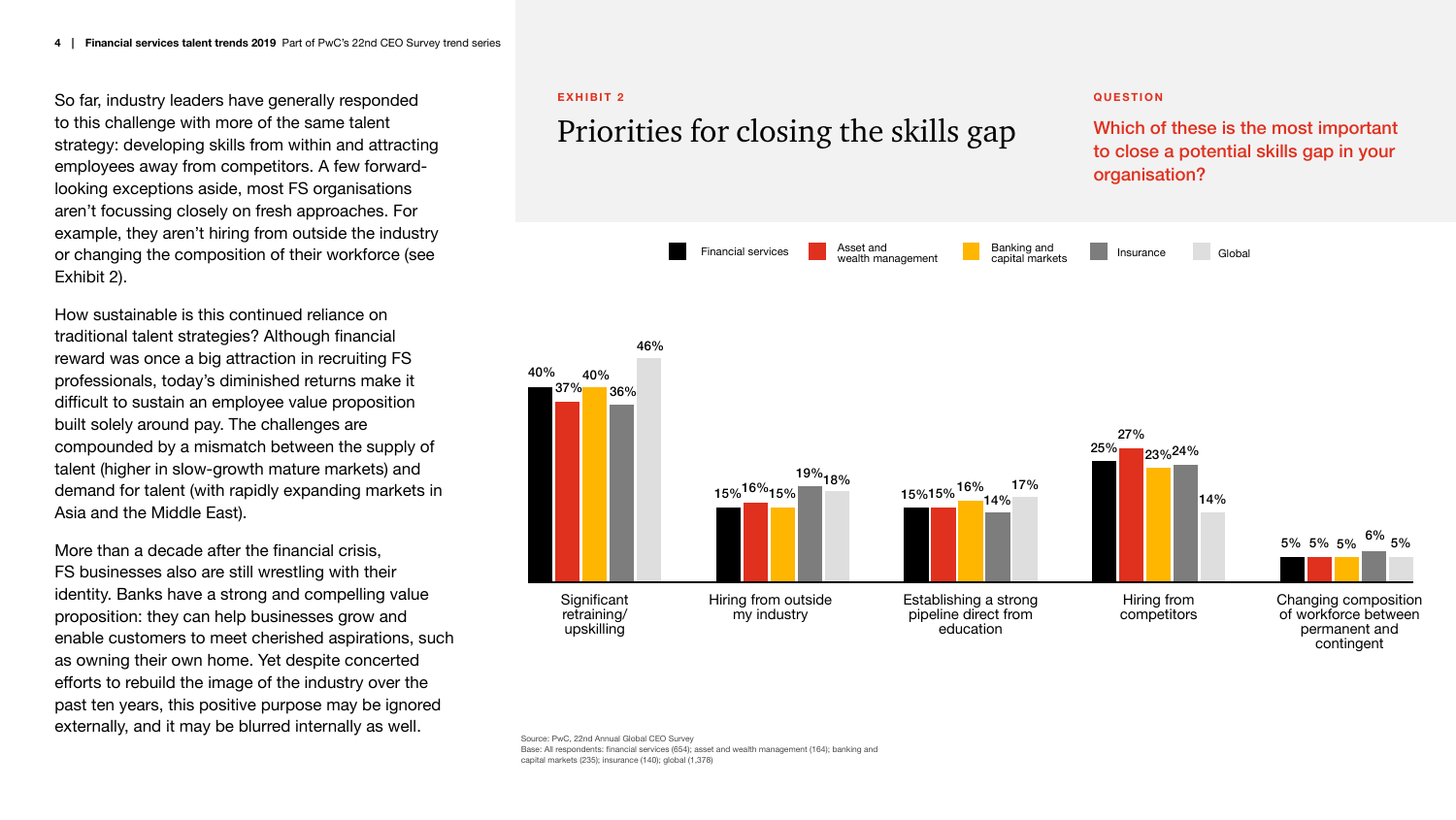As industry disruption accelerates, the skills in highest demand evolve and talent expectations become harder to meet, the need for a more fundamental rethinking of the FS talent sector can't be put off any longer. There are a variety of approaches that companies can take. Some of them are self-contained. Others will involve participating in broader community-wide efforts, often with government input. (See "Luxembourg Digital Skills Bridge" and "Singapore's partnership model," page 8.)

### **Wanted: Innovators and engagers**

Although technology can provide a platform for modernisation, it's people who ultimately drive innovation and realise its potential. The most prized talent includes

people with combined FS and technology expertise, focussed on highly specialised areas such as the use of drone surveillance analytics in underwriting or training the machine learning systems used in algorithmic trading and roboadvice systems.

There is also a call for people who can drive digital transformation. This capability depends on understanding new business models and appreciating the art of the possible from a customer experience perspective, then integrating these approaches with leading-edge technology.

The skills of human engagement also become more prominent as operations become more automated. The differentiated value of skills that can't be replicated

by machines—creativity, engagement and emotional intelligence—increases accordingly. Examples include the needed skills of employees who deal with the complaints, complex enquiries and other moments that matter that chatbots can't manage. These individuals aren't standard call centre personnel, but a new breed of 'super relaters', capable of quickly scanning through multiple omnichannel interactions and then responding with expertise and imagination when human intervention is required.

Examples of how innovation, engagement and core FS skills are coming together include people developing solutions for financial inclusion and well-being, and customer-facing staff meeting the demands for more socially and environmentally conscious investment strategies. Signs of a relationship resurgence include bank outlets that are more like cafés and places to hang out than like traditional branches. In short, institutions are looking for ways to capture more of people's time, loyalty and wallet than one-click digital interactions can allow.

### **Challenges in competing for talent**

The problem is that many FS organisations aren't clear about what kinds of skills they need or how to secure them, especially as existing jobs are evolving and new types of roles are emerging at an accelerating rate. The 2019 PwC report *[Preparing for](https://www.pwc.com/gx/en/services/people-organisation/publications/preparing-for-tomorrows-workforce-today.html)  [tomorrow's workforce, today](https://www.pwc.com/gx/en/services/people-organisation/publications/preparing-for-tomorrows-workforce-today.html)* identifies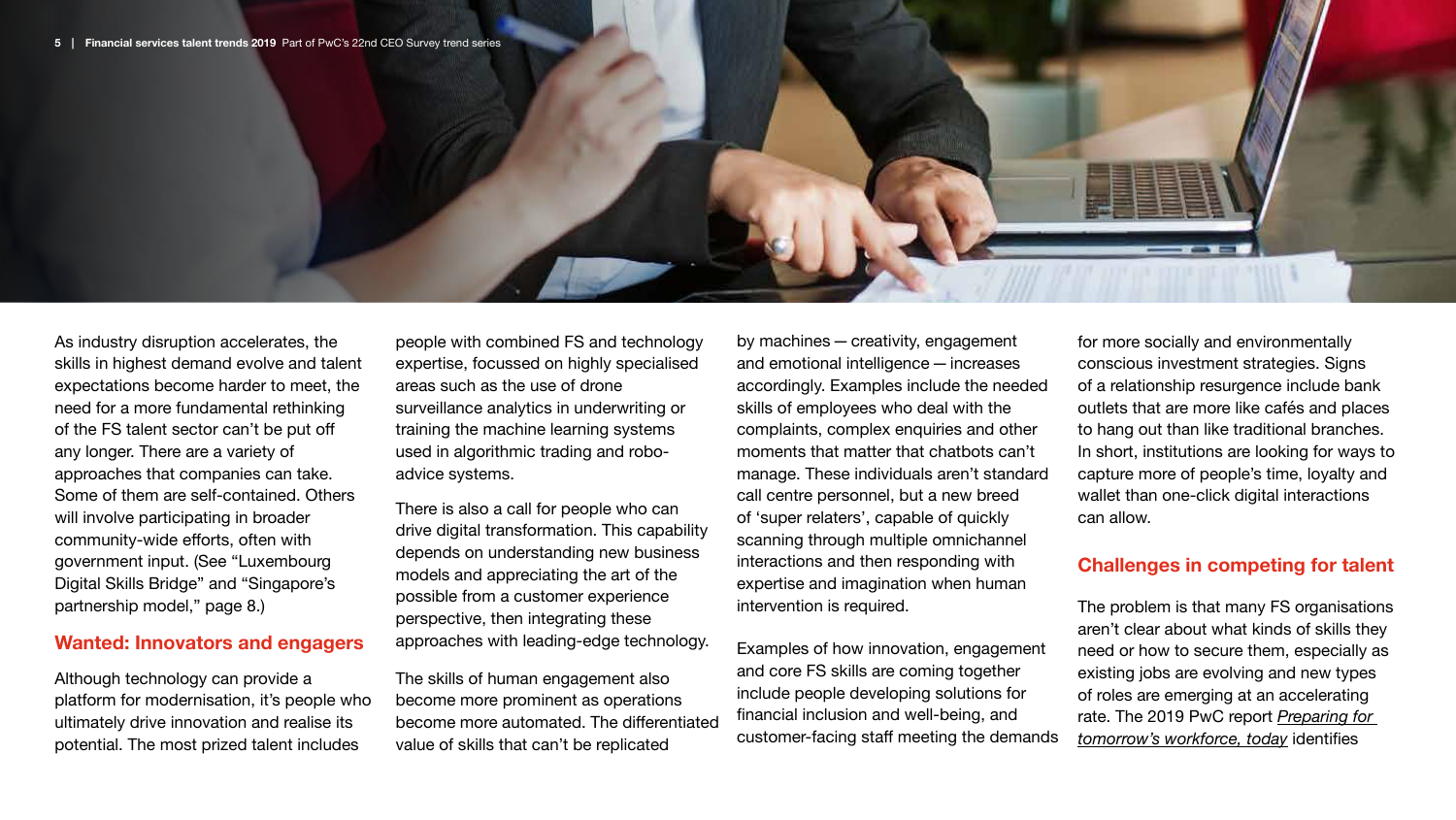workforce data deficiencies as the biggest risk to the development of effective organisational capabilities.

The FS industry's ability to compete for talent is also hampered by its lingering image problems. Many of the innovators and engagers it needs see sectors such as technology rather than FS as their natural home. A survey of students carried out by the employer branding consultancy Universum found that those seeking out careers in the technology industry are far more likely than those heading for banking to see entrepreneurial or creative/innovative work as one of their top three career goals.

 An almost identical contrast between banking and tech emerges amongst students who want to feel they're serving a greater good. Aside from work–life balance, which is the top priority for all students surveyed, the number one goal for wouldbe bankers is a secure and stable job.

PwC's *Preparing for tomorrow's workforce, today* research shows that FS has been slower than other major industries to respond to priorities involving the people experience. These priorities include

autonomy and work–life balance as well as demands for greater meaning in work and diversity in the workplace.

High-quality life experience is an especially strong focus for the generations coming into the workforce and moving into the leadership pipeline. They've seen the impact of long hours and stress on their parents and therefore want to work in more agile and autonomous ways. Many are going further by choosing contract or contingent work over being an employee so they can take greater control over their life and seek out more varied experiences. At the same time, our research shows the FS industry's engagement with contingent talent lags behind that of other industries, and few organisations have developed an employee value proposition that embraces agile working and relationships outside direct employment.

### **Rules of talent attraction**

How then can your organisation identify and secure the skills it needs to compete?

**1. Forge a renewed sense of purpose.** Although FS organisations have found

themselves weighed down by process and regulation over the past ten years, digital transformation has set off a fresh wave of innovation. Pushing your business to the forefront of that wave and creating an environment where it can prosper—for example, with attention to diversity and agile working—can help make it a magnet for talent.

FS organisations are keen to reassert their vital role within communities and economies. The question is whether they're doing this in a way that rebuilds trust, or just as an afterthought to the prime strategic objective of boosting shareholder value. This needn't be a trade-off. The two goals of building trust and profitability can and should be mutually supportive. Areas such as ensuring customer welfare and outcomes are at the forefront. Examples gaining ground include financial wellness platforms and medical and life insurance plans that encourage healthier lifestyles.

**2. Get workforce planning up to speed.**  Effective data analytics can give your business a critical edge in anticipating future talent needs and creating a compelling people experience. Priorities

Although FS organisations have found themselves weighed down by process and regulation over the past ten years, digital transformation has set off a fresh wave of innovation.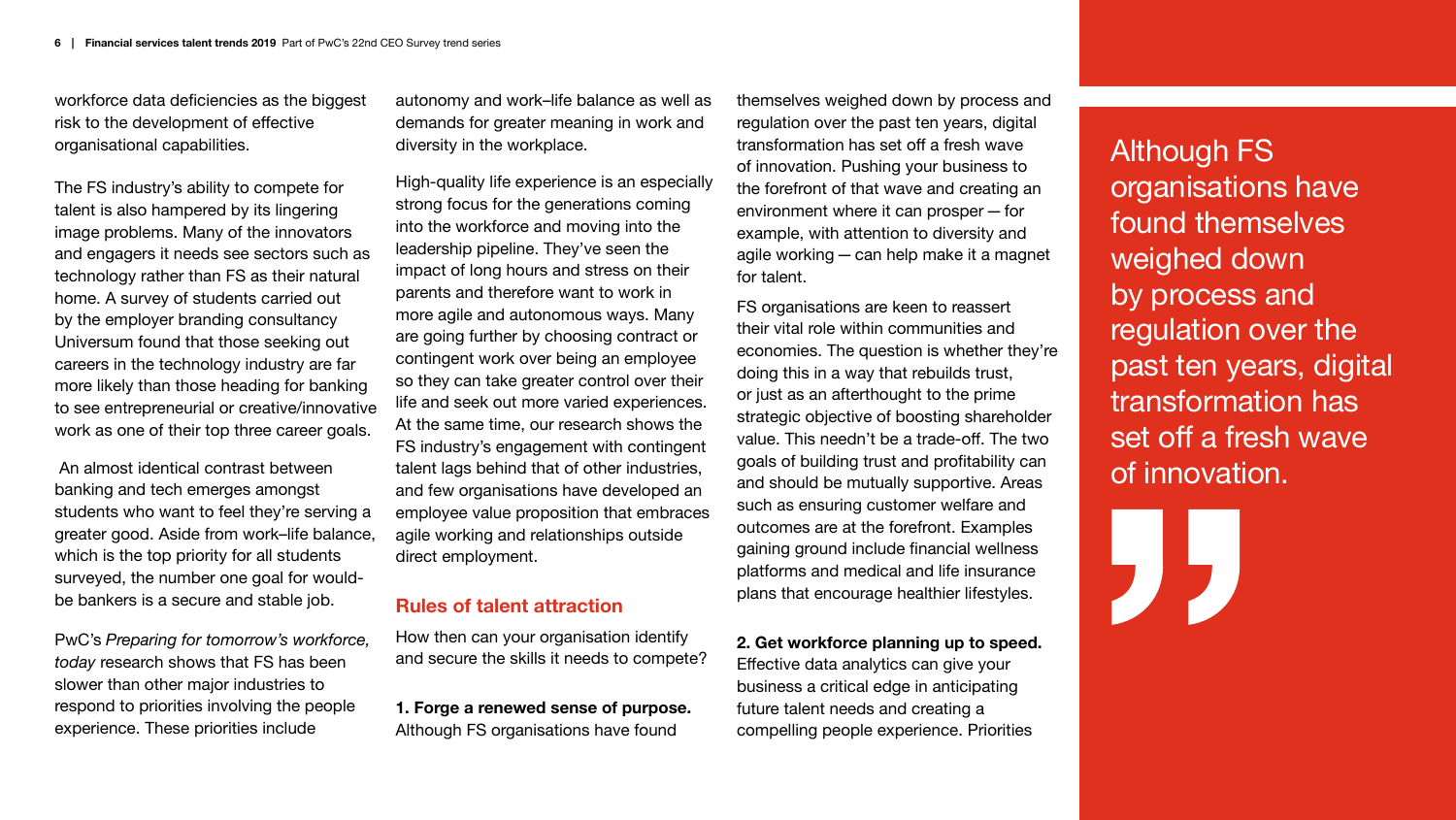

include ensuring you have people within your HR team with the necessary data modelling skills, as well as the ability to interpret data and understand its business implications.

A key foundation for long-term workforce planning is evaluating your current staff. Which members of your workforce already have the skills and mind-set you need in the future? Which members don't have the right skills and mind-set yet, but can develop them with targeted training and coaching? How can you maximise the potential of this second group? And which members are unlikely to fit your future workforce needs? For this third group, your priority should be to develop plans that support their employability outside your business.

### **3. Manage the real impact of technology.**

The impact of technology on your workforce is often misunderstood. Far from whole divisions being automated out of existence, we're seeing parts of jobs being replaced and augmented. The resulting priorities include learning how to best use digital tools and making the most of the time they free up.

### **4. Operate as part of a wide ecosystem.**  Contract, contingent, joint venture and other forms of partnership or independent talent should be at the centre rather than fringes of workforce strategies. These will all be valuable mechanisms as traditional sources of talent run short, highly specialised new areas emerge (e.g., cybersecurity intelligence gathering) and FS organisations come under pressure to curb fixed costs.

Although the CEO Survey findings suggest that many FS organisations are reluctant to embrace this ecosystem approach, a small but growing set of businesses in the vanguard are looking at as much as 50% external talent models. The move to a platform model in which the most appropriate products and services are brought in would accelerate the move to partnering and more flexible talent sourcing.

Key priorities include the identification and engagement needed to create a reliable network of independent contractors. It's also important to ensure your employee value proposition embraces independent talent and determines how to address any regulatory or legal constraints.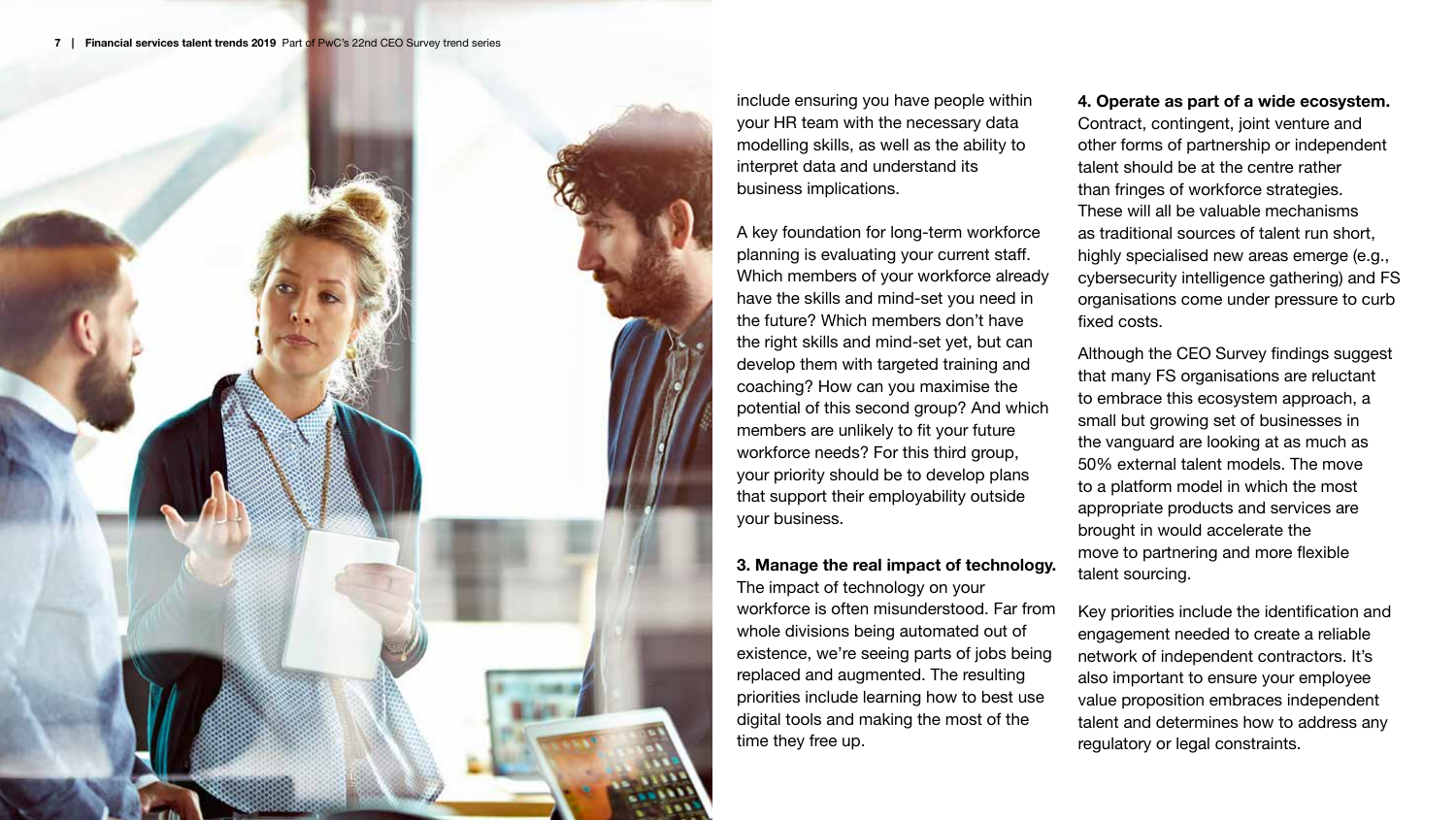### **Becoming digitally proficient: Community-based solutions**

### **Luxembourg Digital Skills Bridge Singapore's partnership model**

Although huge sums are being invested in digital upskilling, insufficient targeting and low employee motivation mean that much of the training is failing to deliver. A proven way to improve results is by focussing most closely on people whose jobs could change during the next nine to 15 months, and who might need to upgrade their skills accordingly. This near-term horizon helps boost urgency and buy-in.

One possible model is the Luxembourg Digital Skills Bridge, a system for matching people with jobs and training, based on their current skills and potential for gaining new ones. Building on data from AI tools that are embedded throughout the programme, leaders meet one-on-one with employees whose roles might be either augmented or removed by technology. They discuss

their aspirations, clarify their potential and then collaboratively design a plan for acquiring the necessary skills.

The programme has been successfully applied in five FS organisations in Luxembourg. At one institution, members of a soon-to-be automated customer research team were moved into other customer-facing roles. A training programme customised for this group included at least 20 days of intense full-time development. Anything less would not deliver the necessary uplift. The incentive for making this commitment was a guaranteed position for the individual employees, either within their current company or with another employer. This promise helped strengthen employee motivation for taking part in the training and increased the resulting return on investment.

Businesses can do only so much on their own. A closer partnership with government and educators is essential for realising the promise of talent upskilling. It's important to ensure that people coming out of full-time education have work-ready skills, but also that they have increasing opportunities to refresh their capabilities throughout their working lives.

Singapore provides a good example of a partnership model for forward-looking skills development and lifelong learning, led by the government. Schools, universities, policymakers and business groups have come together to create 'transformation maps' for more than 20 industries, including FS. The maps set out what the sector will look like in ten years' time. Each map analyses which skills will be less relevant, which new ones will be needed and how the partnership can deliver.

At an individual level, the focus is very much on matching people's existing skills and career aspirations with the opportunities ahead. Within FS, examples include developing professional conversion programmes to help bank tellers move into posts working with machine learning and Internet of Things technology.

Singapore's [skills development](https://www.straitstimes.com/singapore/education/higher-learning-institutes-to-train-more-adults)  [programme](https://www.straitstimes.com/singapore/education/higher-learning-institutes-to-train-more-adults), known as SkillsFuture, is delivered in-house and through local colleges such as the Institutes of Higher Learning. To improve the future pipeline, the government also is working with educators to create more adaptable curricula and teaching methods, moving away from rote learning to a more open and creative approach.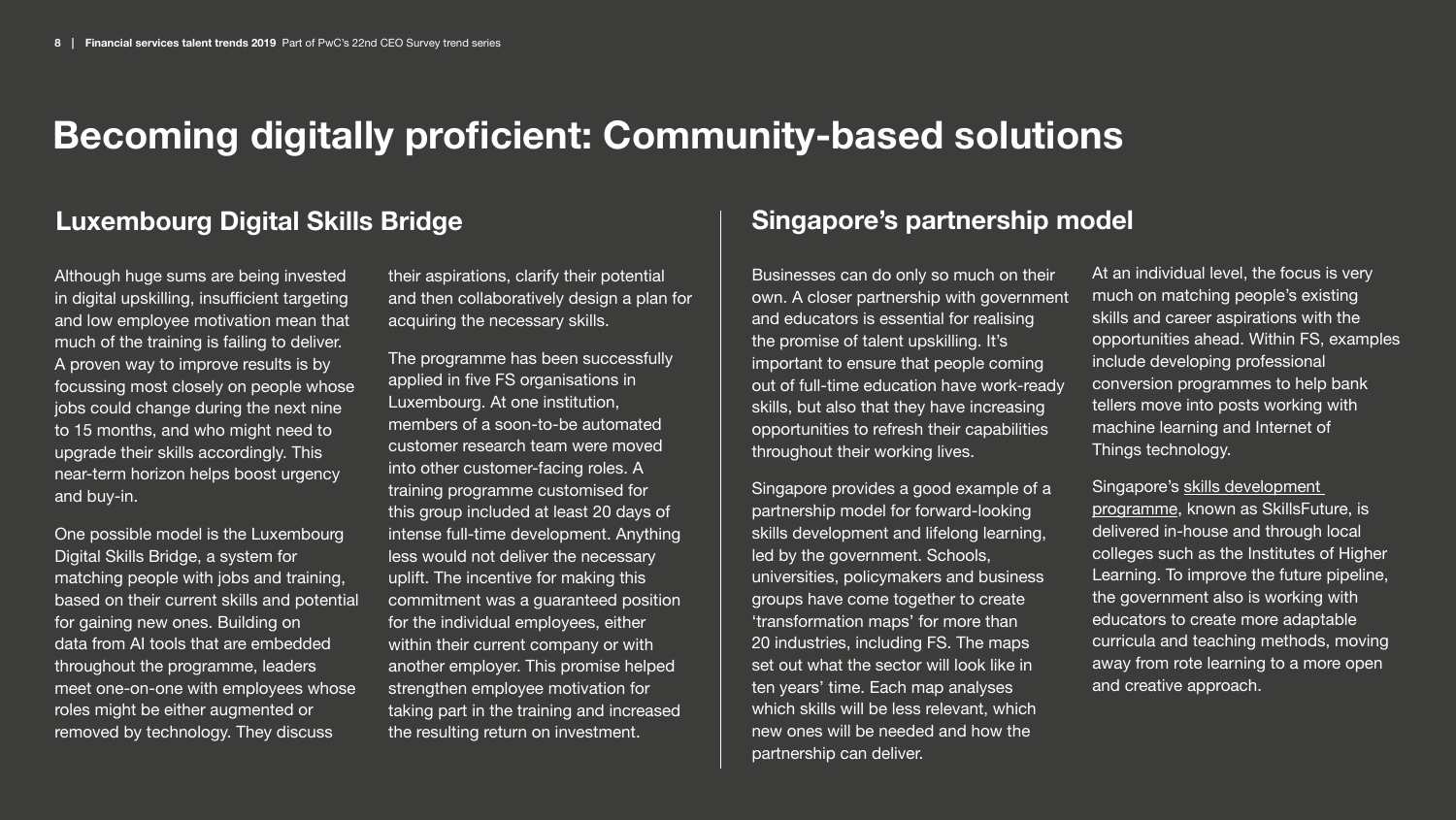## Strategy made real

**How can your organisation create a more cost-competitive talent model without stifling innovation, impeding growth or undermining customer service?** If you're an executive at a typical financial services (FS) business, your playbook for managing staff costs—one that might have worked in the past—is now barely making a dent in today's unsustainably high costs. Meanwhile, agile, low-cost digital entrants are looking to undercut you and other established players in the most profitable parts of the value chain. It's tempting to reduce staff investment across the board, but if you do, you risk not being able to drive innovation or meet customer expectations as well as your competitors do.

It's often assumed that cutting costs and improving service are incompatible aims. But we believe that companies in the FS sector can deliver more for less. Rather than just reducing expense in a purely mechanical way, asking each function or business

for the same percentage cuts, it's important to ensure that resources are targeted where they can create the most value for your customers. This means investing in good costs (capabilities that differentiate your business, move it closer to customers and enable it to develop new value propositions) and eliminating bad costs (nonessential areas of spending). For example, could robo-advice provide a more costeffective way to serve mass affluent investors, freeing up human advisers to concentrate on highervalue accounts?

You can also make the most of your talent budget with more flexible workforce practices. A plug-andplay model that draws on contingent and contract workers on a project-by-project basis can not only provide fast access to key talent, but also reduce

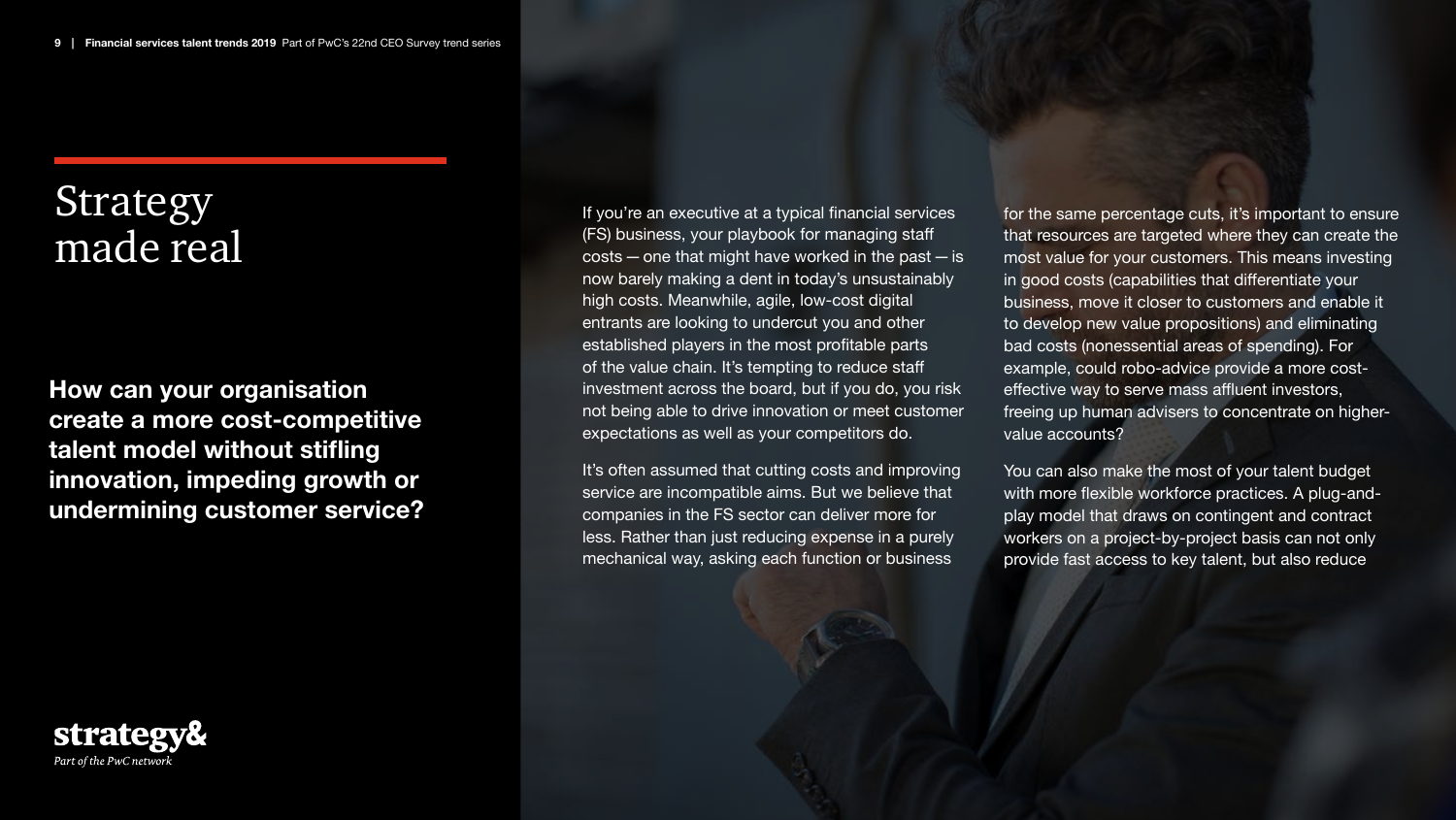fixed costs. In general, productivity and flexibility go hand in hand—and both can be augmented with a better understanding of your company's workforce.

A recently published PwC report, *[The productivity](https://www.pwc.com/gx/en/industries/financial-services/publications/productivity-agenda.html)  [agenda: Moving beyond cost reduction in financial](https://www.pwc.com/gx/en/industries/financial-services/publications/productivity-agenda.html)  [services](https://www.pwc.com/gx/en/industries/financial-services/publications/productivity-agenda.html),* finds that FS organisations are largely in the dark about what employees actually do with their time and how genuinely productive they are. For example, many firms don't know how long it takes to process a trade or how much time individuals spend in meetings. Analysis outlined in the report shows that time tracking alone drives a 15% to 20% improvement in productivity. Systematic measurement would enable your business to identify productivity opportunities and implement necessary changes.

Further possibilities centre on a platform model. The success of ride-sharing and home-sharing enterprises is built around leveraging the crowd rather than owning physical assets. Platforms would offer similar opportunities by enabling FS organisations to use crowdsourcing and the contingent workforce to drive down costs and solve difficult issues. We anticipate that gig economy employees will perform 15% to 20% of the work of a typical institution within five years.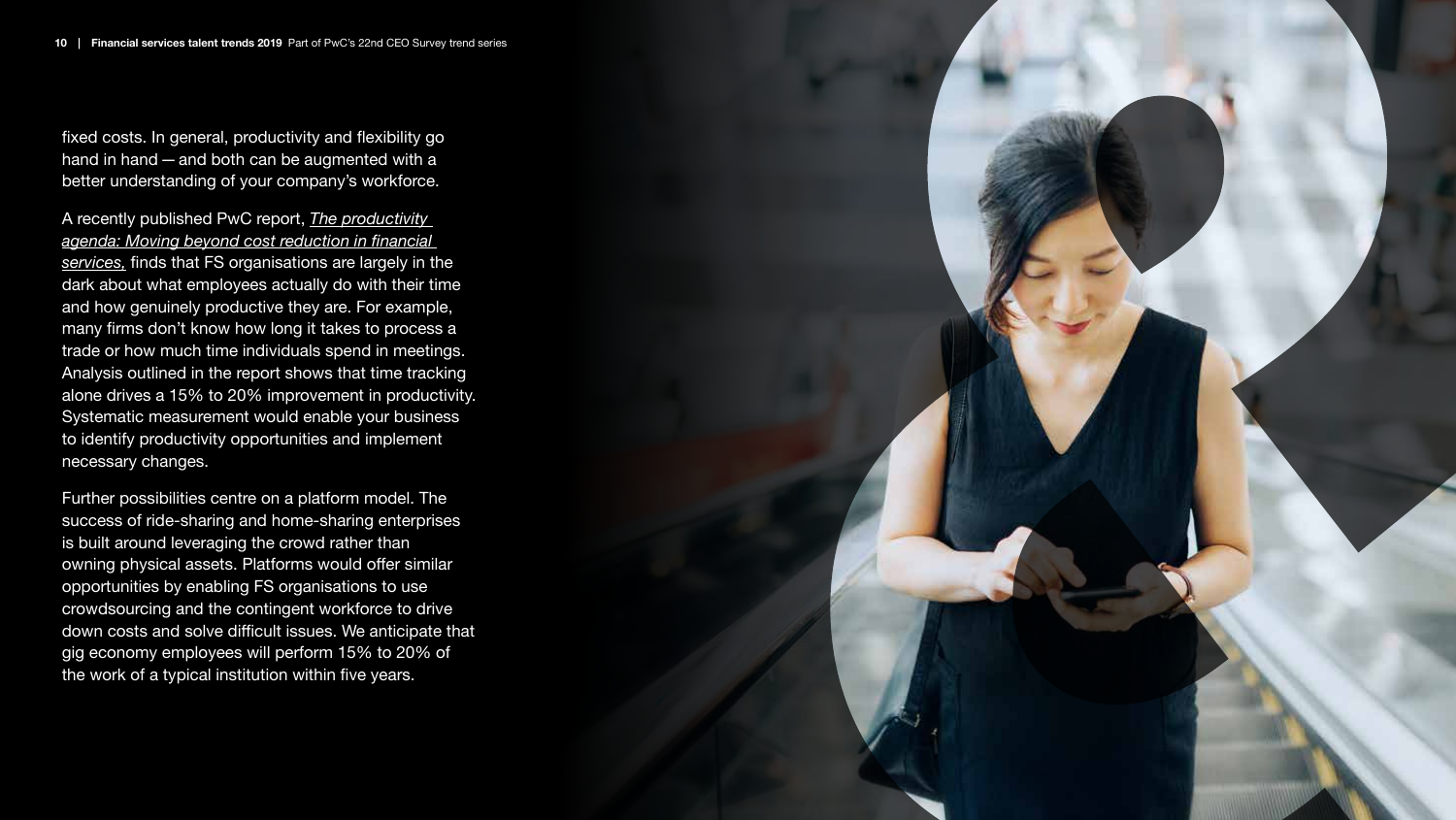# Authors and contacts

### **Singapore**

#### **Nicole Wakefield**

ASEAN People and Organisation Practice Leader Partner, PwC Australia (currently in Asia) +65-6-236-7998 nicole.j.wakefield@sg.pwc.com

### **United Kingdom**

**Chris Box**  EMEA Financial Services People and Organisation Leader Partner, PwC UK +44-78-0810-6841 christopher.box@uk.pwc.com

### **Iain McCluskey**

UK Financial Services People and **Organisation Leader** Partner, PwC UK +44-77-2570-7187 iain.a.mccluskey@uk.pwc.com

### **Jon Terry**

Global Financial Services People and Organisation Leader Partner, PwC UK +44-77-2055-5397 jon.p.terry@uk.pwc.com

### **Ben Thornton**

People and Organisation Partner, PwC UK +44-78-0810-6704 ben.thornton@uk.pwc.com

### **Lekha Bhurtun**

People and Organisation Senior Manager, PwC UK +44-74-8340-7436 lekha.j.bhurtun@uk.pwc.com

### **United States**

**Julia Lamm** 

People and Organisation Director, PwC US +1-646-471-6392 julia.w.lamm@us.pwc.com

### **Bhushan Sethi**

Joint Global Leader, People and Organisation Principal, PwC US +1-917-863-9369 bhushan.sethi@us.pwc.com

### **Lara de Vido**

Global Financial Services Marketing Senior Manager, PwC US +1-646-322-9378 lara.de.vido@pwc.com